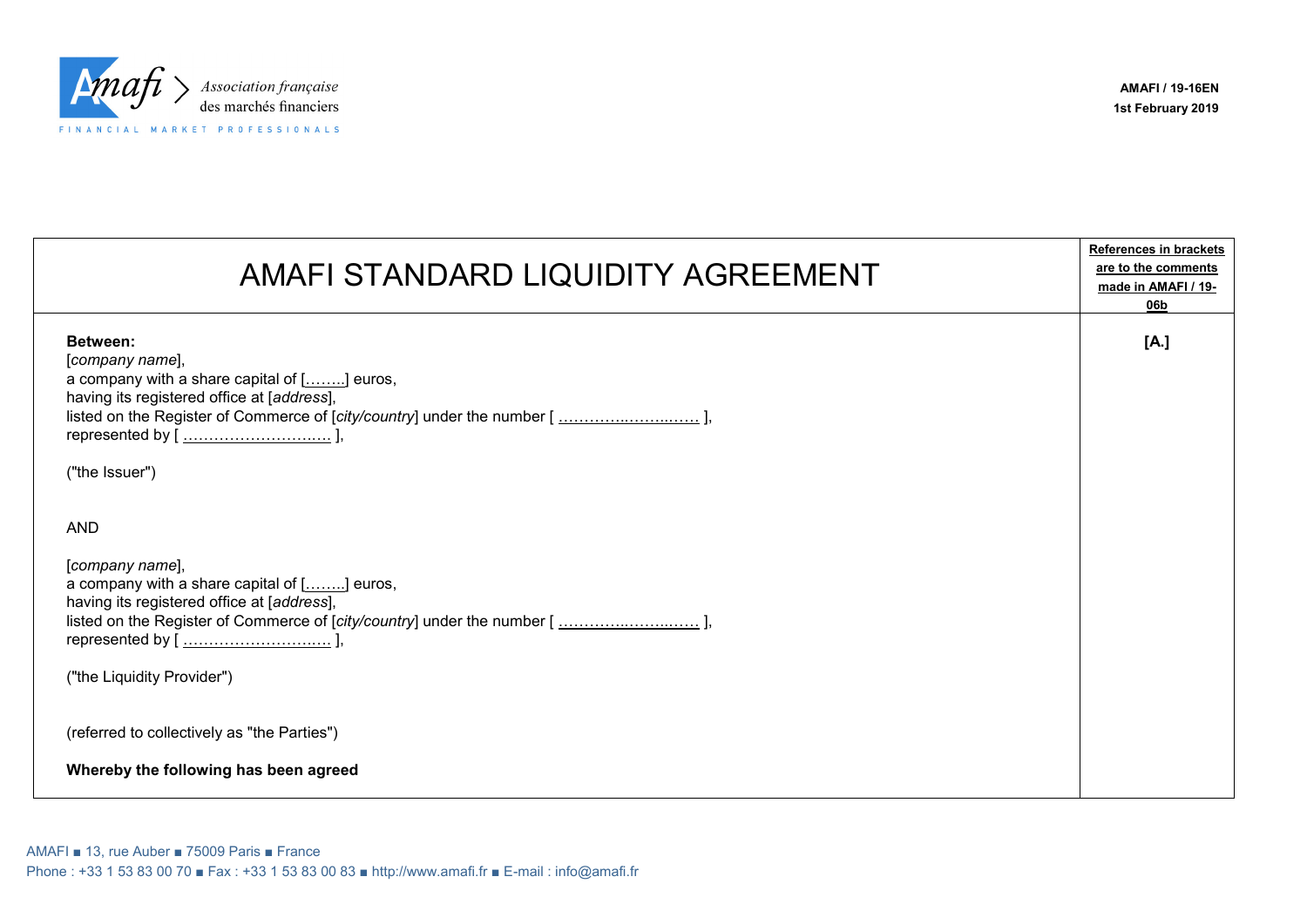

## **TABLE OF CONTENTS** Preamble ………………………………………………………………………………………………………………..….. p. 03 Article 1 Purpose of the Agreement ……………………………………………………………………………………………...... p. 04 Article 2 Liquidity Account Opening………………………………………………………………………………………….......... p. 05 Article 3 Allocation of Shares…………… ………………………………………………………………………………………..… p. 06 Article 4 Conditions governing the Liquidity Provider's trading………………………………………………………………….. p. 08 Article 5 Independence of the Liquidity Provider ………………………………………………………………………………….. p. 10 Article 6 Reporting …… …………………………………………………………………………………………………………..…. p. 10 Article 7 Market disclosure …………………………………………………………………………………………………………... p. 11 Article 8 Provision of information required in relation to tax returns…….…………………….………………………………... p. 11 Article 9 No dividends………………………………………………………………………………………………………..……..... p. 11 Article 10 Liquidity Account balance..........…………………………………………………………………………………….….…. p. 12 Article 11 Further allocations of Resources to the Liquidity Account …………………………………………………………….. p. 13 Article 12 Withdrawals from the Liquidity Account ………………………………………………………………………….……… p. 14 Article 13 Liquidity Account closure.......……………………………………………………………………………………………… p. 14 Article 14 Fees……….. ………………………………………………………………………………………………………………… p. 15 Article 15 Confidentiality ……………………………………………………………………………………………………………..... p. 15 Article 16 Duration ……………………………………………………………………………………….....................………………. p. 15 Article 17 Suspension……………………………………………………………………………………...........................…………. p. 16 Article 18 Termination …………………………………………………………………………………………………....................... p. 16 Article 19 Applicable law ………………………………………………………………………………………………………………. p. 16 Article 20 Disputes …………………………………………………………………………………………………....................……. p. 17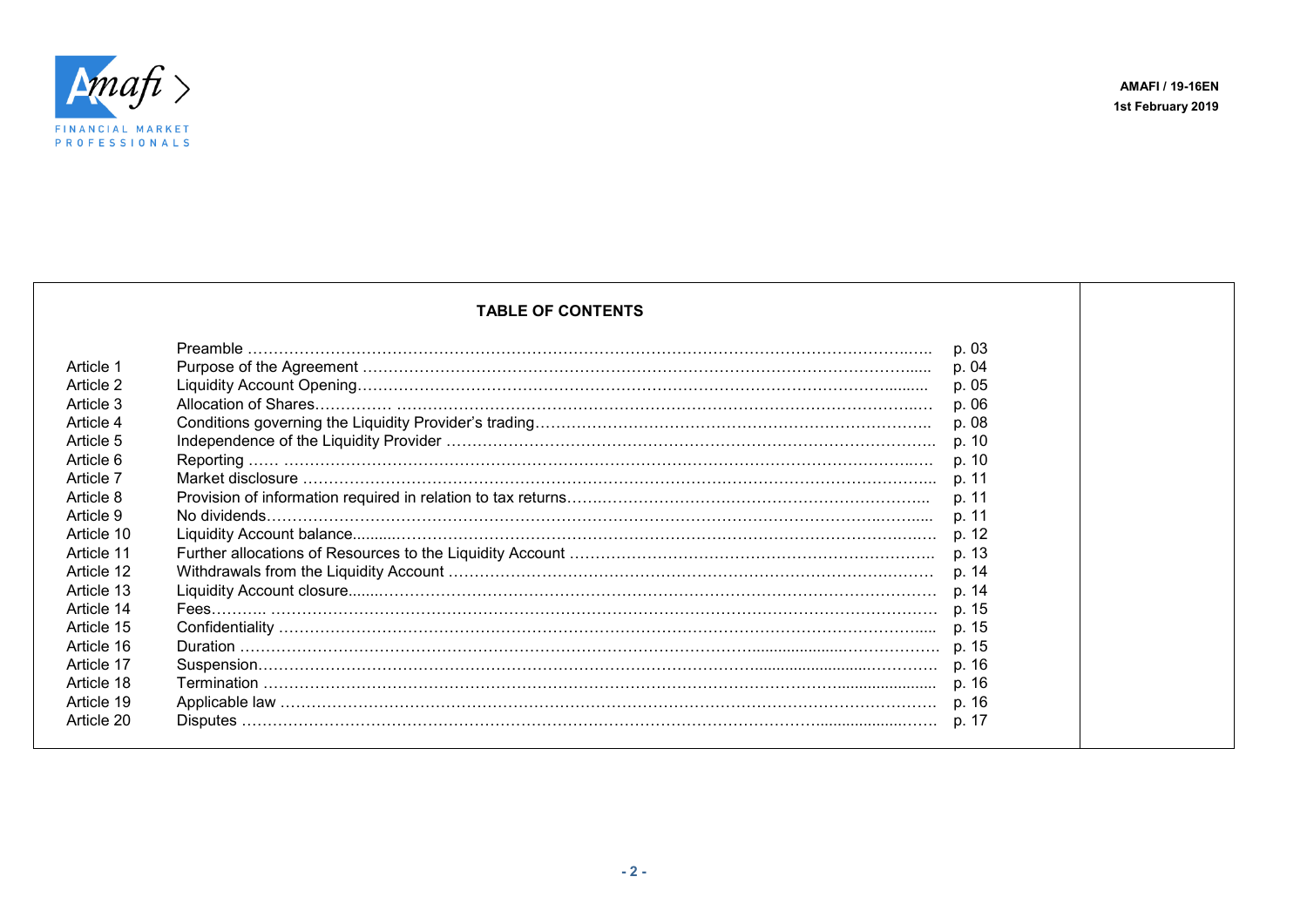

| [P.1.]                                                                                                                                                                                                                                                                                                                                                                                                                                            |
|---------------------------------------------------------------------------------------------------------------------------------------------------------------------------------------------------------------------------------------------------------------------------------------------------------------------------------------------------------------------------------------------------------------------------------------------------|
| Regulation (EU) No 596/2014 of the European Parliament and of the European Council of 16 April 2014 on market abuse (MAR),<br>Delegated Regulation (EU) No 2016/908 of the European Commission of 26 February 2016 laying down regulatory technical<br>standards on the criteria, the procedure and the requirements for establishing an accepted market practice and the requirements for                                                        |
|                                                                                                                                                                                                                                                                                                                                                                                                                                                   |
| The decision No 2018-01 of 2 July 2018 of the Autorité des Marchés Financiers ("AMF") establishing an accepted market practice in                                                                                                                                                                                                                                                                                                                 |
| [P.2.]<br>The AMF Decision specifies, in paragraph (3) of its introduction, that "operations undertaken under Article 1 of the present decision in<br>order to enhance the liquidity of an issuer's shares, which do not comply with the requirements set out in the present decision are not                                                                                                                                                     |
| [P.3.]<br>The Issuer's share capital is [] euros, divided into [] shares with a par value of [] euros ("the                                                                                                                                                                                                                                                                                                                                       |
|                                                                                                                                                                                                                                                                                                                                                                                                                                                   |
| [P.4.]                                                                                                                                                                                                                                                                                                                                                                                                                                            |
| The Shares are admitted to listing and trading on [specify the regulated market(s) or multilateral trading facilitiy(ies) on which the Agreement is                                                                                                                                                                                                                                                                                               |
| to be implemented] ("the Market") and the Issuer wishes to buy and sell the Shares on the Market in order to enhance their liquidity and<br>[P.5.]                                                                                                                                                                                                                                                                                                |
| improve the regularity of trading or avoid price swings that are not justified by the current market trend. The Issuer is authorised, in accordance<br>[P.6.]<br>with applicable laws and regulations, to purchase its Shares as part of a buy-back programme approved at a General Meeting. It undertakes to<br>inform the Liquidity Provider promptly of any future change to its buy-back programme which may have an impact on the Agreement. |
| [P.7.]<br>[The Issuer is otherwise authorised, in accordance with its national law, to carry out purchases and sales pursuant to the terms and conditions                                                                                                                                                                                                                                                                                         |
|                                                                                                                                                                                                                                                                                                                                                                                                                                                   |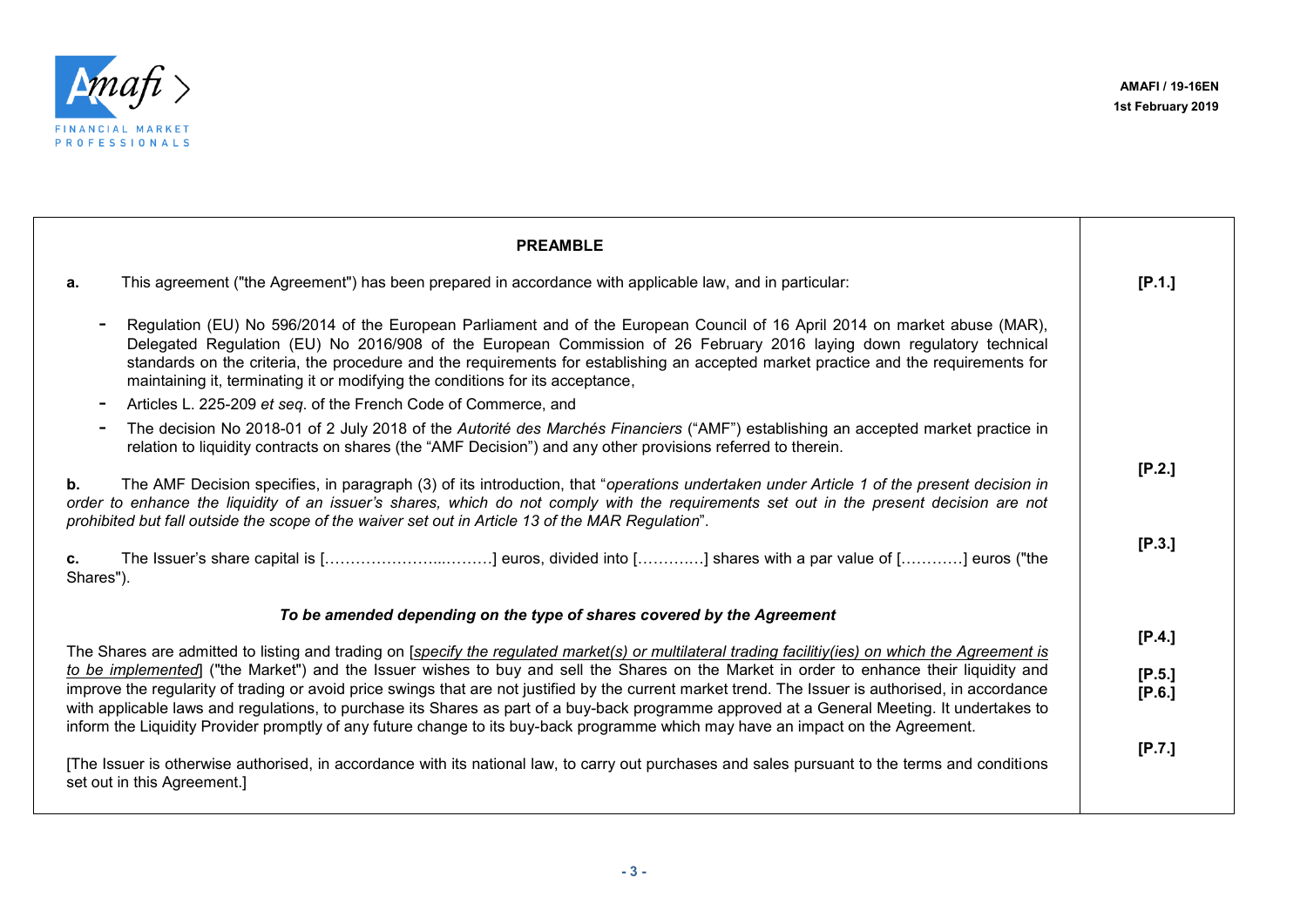

**AMAFI / 19-16EN 1st February 2019**

┑

┬

| The Liquidity Provider is an investment services provider (other than a management company) and a member of the Market under its<br>d.<br>own trading name. It holds all necessary permissions and has the means required to enhance, on behalf of the Issuer, the liquidity and the<br>regular trading of the Shares on the Market. | [P.8.] |
|--------------------------------------------------------------------------------------------------------------------------------------------------------------------------------------------------------------------------------------------------------------------------------------------------------------------------------------|--------|
| <b>Supplemental clause</b><br>To be used if the Parties intend to establish a contractual link between the Agreement and a Euronext Liquidity provider agreement                                                                                                                                                                     | [P.9.] |
| The Liquidity Provider has signed a Liquidity provider agreement relating to the Issuer's Shares with Euronext Paris, which will come into force<br>on the date of signature this Agreement.                                                                                                                                         |        |
| <b>Article 1</b><br><b>Purpose of the Agreement</b>                                                                                                                                                                                                                                                                                  |        |
| The purpose of the Agreement is to set out the requirements which the Issuer, without interfering with the orderly operation of the market or<br>misleading other parties, must comply with in order to:                                                                                                                             | [1.1.] |
| appoint the Liquidity Provider for legitimate reasons to operate on the Market to enhance the liquidity of the Shares, improve the                                                                                                                                                                                                   | [1.2.] |
| regularity of trading, and avoid price swings that are not justified by the current market trends; and<br>provide the Liquidity Provider with Shares and/or cash for that purpose.                                                                                                                                                   | [1.3.] |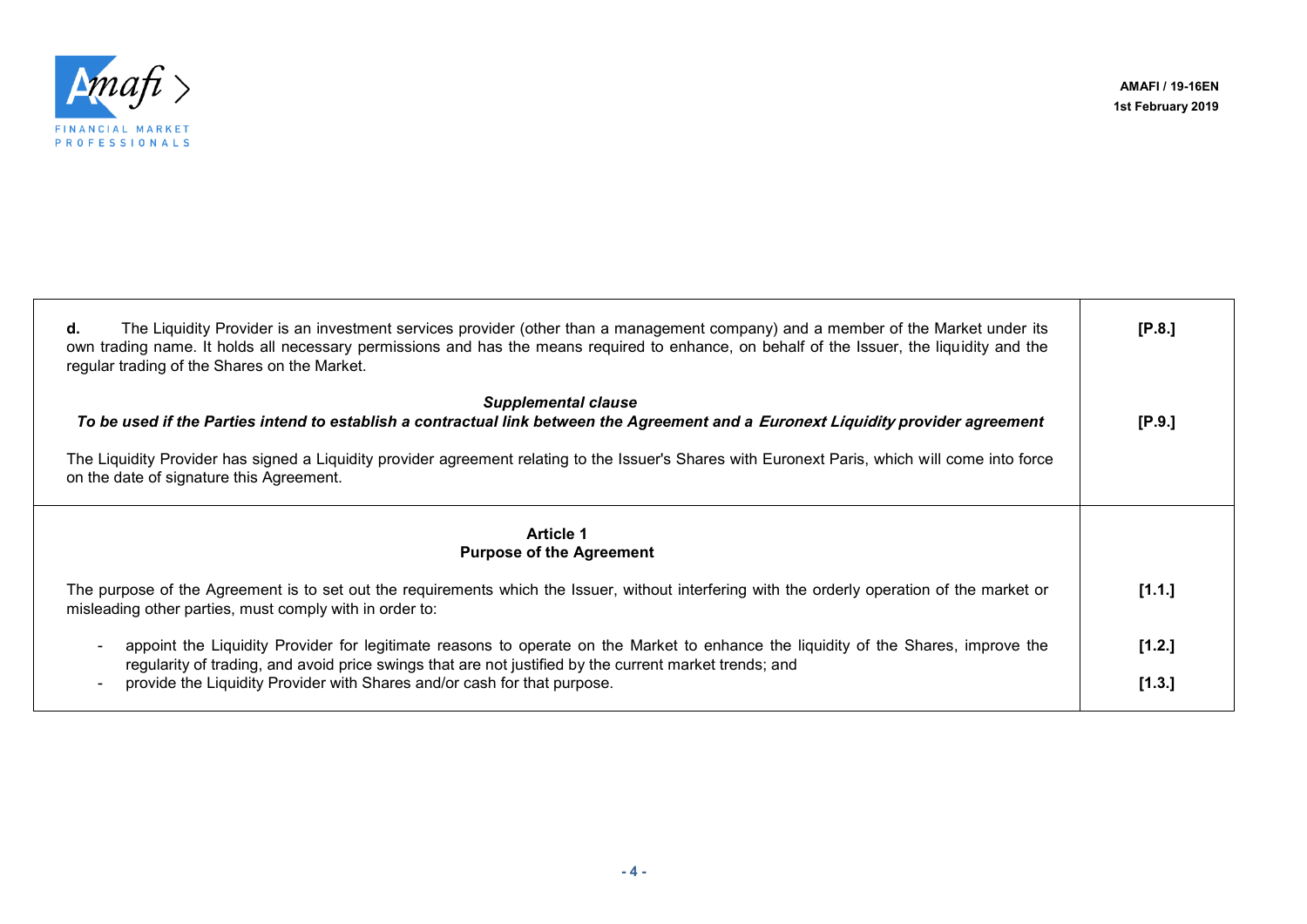

| <b>Article 2</b><br><b>Liquidity Account opening</b>                                                                                                                                                                                                                                              |        |
|---------------------------------------------------------------------------------------------------------------------------------------------------------------------------------------------------------------------------------------------------------------------------------------------------|--------|
| 2.1.<br>The Liquidity Provider shall open an account, number [] ("the Liquidity Account"), on which all transactions undertaken by the<br>Liquidity Provider on behalf of the Issuer under the Agreement shall be recorded. No other transactions are to be recorded on the Liquidity<br>Account. | [2.1.] |
| 2.2.<br>The Liquidity Account may not, under any circumstances, be overdrawn either in relation to cash or Shares.                                                                                                                                                                                | [2.2.] |
| In order for the Liquidity Provider to carry out transactions as per this Agreement, the Issuer shall, in accordance with Article 10 herein,<br>2.3.<br>credit the Liquidity Account with:                                                                                                        | [2.3.] |
| the sum of $[]$ euros,<br>- [] Shares.                                                                                                                                                                                                                                                            |        |
| 2.4. The allocation of resources, in cash or Shares, to the Liquidity Account (the "Resources") must comply with paragraph 6 of Article 4 of the<br>AMF Decision, as specified in Article 10 herein.                                                                                              | [2.4.] |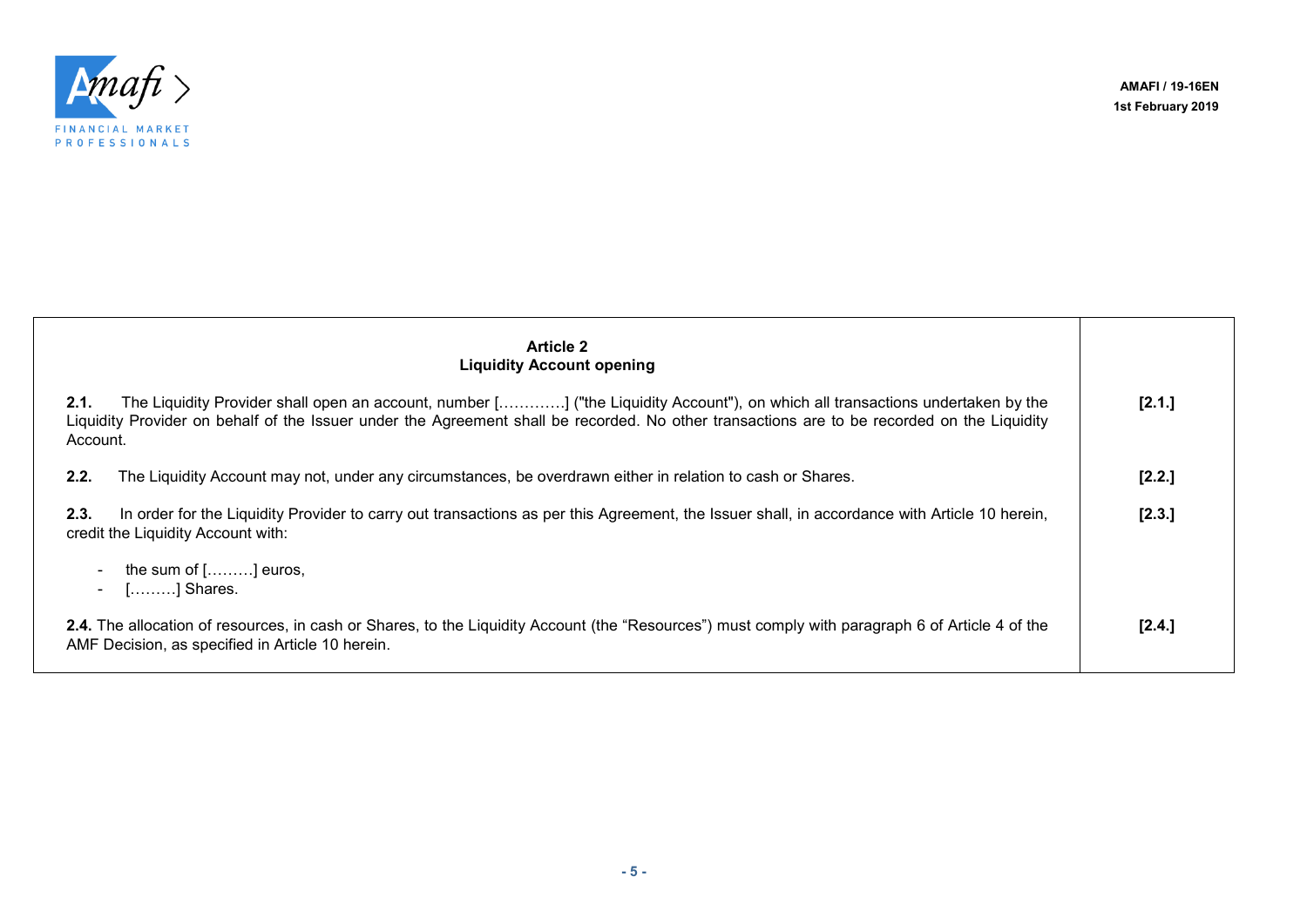┯



| <b>Article 3</b><br><b>Allocation of Shares</b><br>Optional supplemental clauses to be used in the event of an allocation of cash only                                                                                                                                                                                                                                        | [3.1.] |
|-------------------------------------------------------------------------------------------------------------------------------------------------------------------------------------------------------------------------------------------------------------------------------------------------------------------------------------------------------------------------------|--------|
| [The Liquidity Provider shall buy Shares on the Market on behalf of the Issuer within no more than [] days following the date on<br>3.1.<br>which the Liquidity Account was opened], <b>and/or</b> [up to [………] Shares or [………] euros.                                                                                                                                        |        |
| The sole purpose of these acquisitions shall be the creation of a provision of Shares pursuant to Article 10 herein in order to enable the<br>provisions of services under this Agreement. These purchases shall be made as soon as possible, in the Issuer's best interests and without<br>interfering with the orderly operation of the market or misleading other parties. | [3.2.] |
| The Parties agree that, by exception to Article 1, the purpose of the trades executed by the Liquidity Provider pursuant to this Article 3 shall not<br>be the enhancement of the liquidity of the Shares or improvement of the regularity of trading. As a consequence, such trades shall not be<br>subject to the provisions of Article 4.                                  |        |
| 3.2.<br>Shares acquired in this way shall be credited to the Liquidity Account.                                                                                                                                                                                                                                                                                               |        |
| 3.3<br>In the context of this purchase period, Shares may not be sold unless:                                                                                                                                                                                                                                                                                                 |        |
| the term of [] days provided for in 3.1. above has expired, or<br>one of the limits provided for in 3.1. above has been reached.                                                                                                                                                                                                                                              |        |
| In any event, the Liquidity Provider shall ensure that its activity has no material impact on the daily volume traded on the Market.                                                                                                                                                                                                                                          |        |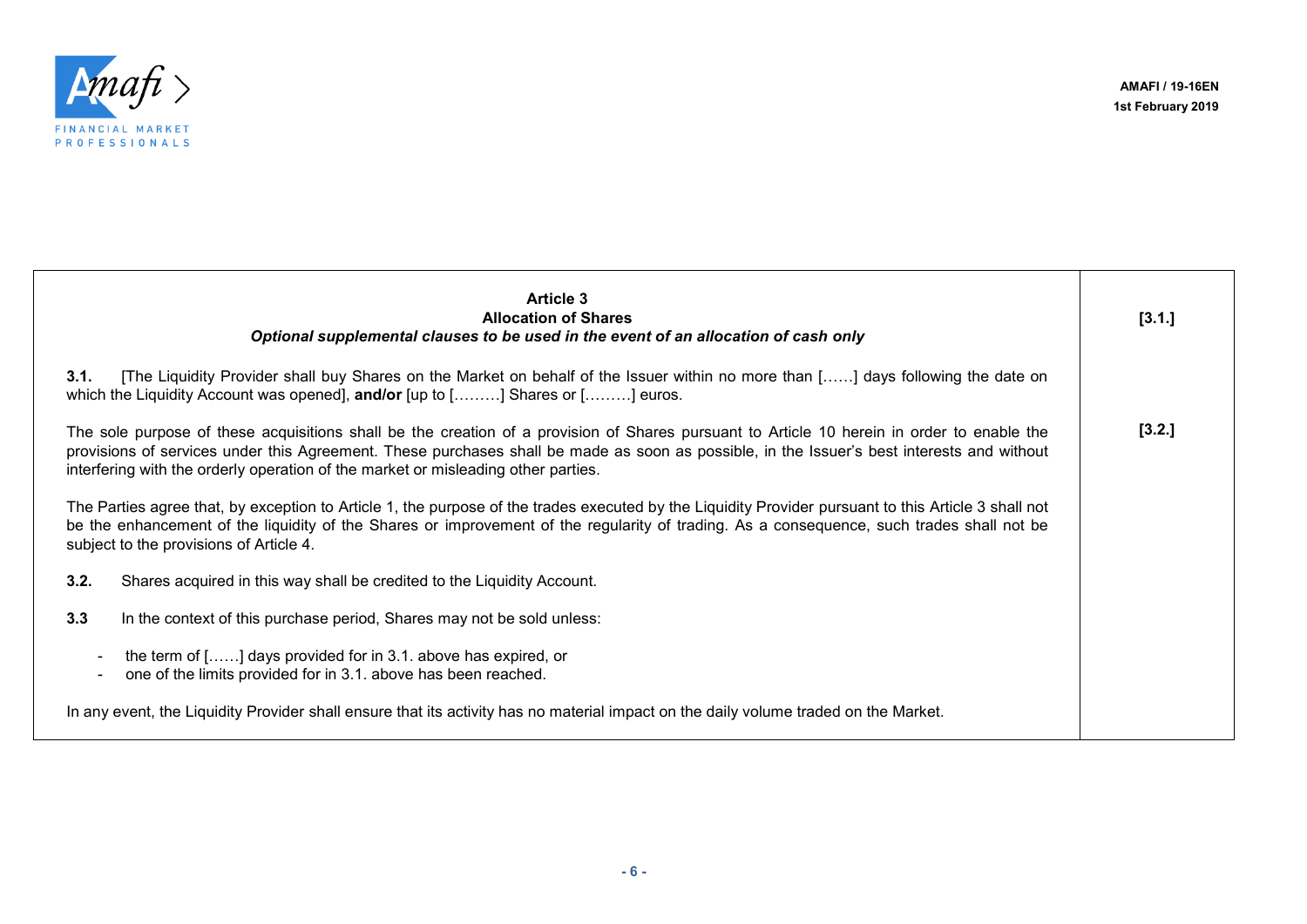

**AMAFI / 19-16EN 1st February 2019**

| <b>Supplemental clause</b><br>To be used if the Parties have set a timeframe in 3.1.                                                                                                                                                                                                                |        |
|-----------------------------------------------------------------------------------------------------------------------------------------------------------------------------------------------------------------------------------------------------------------------------------------------------|--------|
| If, upon expiry of the term set out in 3.1, none of the limits therein has been reached, the Parties shall reconvene and agree on<br>3.4.<br>whether or not the Agreement should proceed.                                                                                                           | [3.3.] |
| They can <i>inter alia</i> decide to extend the share purchase period by [] days.                                                                                                                                                                                                                   |        |
| The Liquidity Provider shall notify the Issuer as soon as one of the limits set out in 3.1. has been reached.<br>3.5.                                                                                                                                                                               | [3.4.] |
| The Liquidity Provider shall report on the circumstances in which the Shares were acquired to the Issuer.                                                                                                                                                                                           |        |
| On the first Market trading day following the trading day on which the Liquidity Provider has notified the Issuer in accordance with the first<br>paragraph of this clause 3.5, the Liquidity Provider shall carry out its operations in strict compliance with the provisions of Article 4 herein. |        |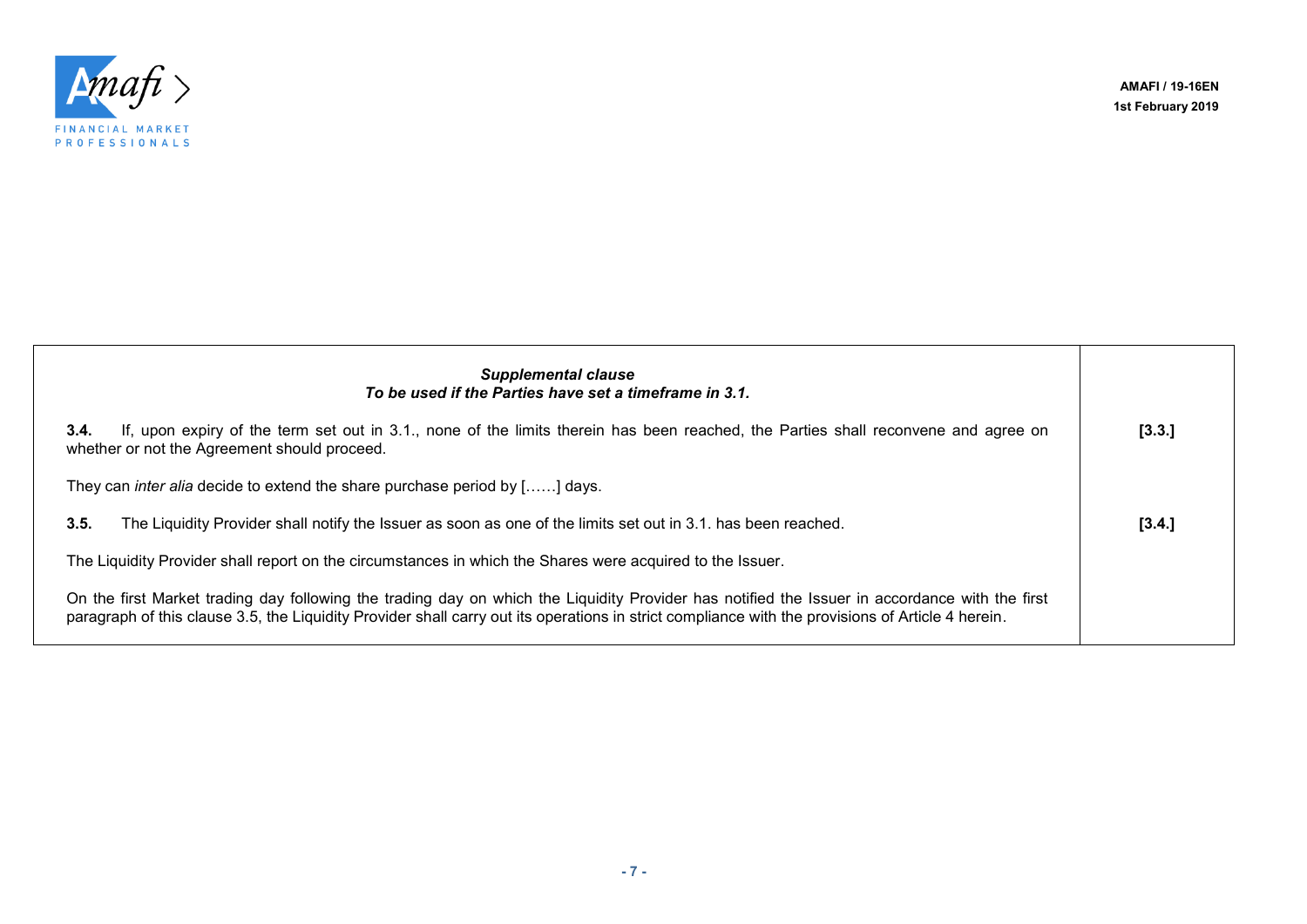

| <b>Article 4</b><br><b>Conditions governing the Liquidity Provider's trading</b>                                                                                                                                                                                                                                                                                                        |        |
|-----------------------------------------------------------------------------------------------------------------------------------------------------------------------------------------------------------------------------------------------------------------------------------------------------------------------------------------------------------------------------------------|--------|
| 4.1.<br>So as not to interfere with the orderly operation of the market or mislead other parties, and in accordance with any Market rules, the<br>sole purpose of the Liquidity Provider's trading shall be to enhance the liquidity of the Shares and improve the regularity of trading.                                                                                               | [4.1.] |
| To that end, taking into account the need to maintain sufficient cash and Shares in the Liquidity Account for the purpose of this Agreement, the<br>Liquidity Provider may purchase and sell the Shares under normal market circumstances. It shall not issue orders which may create an<br>unjustifiable spread considering the current market trend.                                  |        |
| 4.2. With a view to reducing this risk, the Liquidity Provider's operations are subject to restrictions in terms of the volume and price, and further<br>restrictions during auction periods, as per paragraphs 3a, 3b and 3c respectively of Article 4 of the AMF Decision. Should trading exceeds the                                                                                 | [4.2.] |
| threshold set out in 3a or 3b, the Liquidity Provider must record, for each trading day, evidence that exceeding the thresholds was essential to<br>the proper execution of the Agreement and that it did not hinder the normal operation of the Market. Such documentation must be submitted to<br>the AMF in the way it has specified.                                                | [4.3.] |
| 4.3. For the purpose of paragraph 3a of Article 4 of the AMF Decision [and 3b] [insert only if the Shares are illiquid or liquid], the Shares are<br>categorised as [Illiquid Shares] / [Liquid Shares] / [Highly Liquid Shares].                                                                                                                                                       | [4.4.] |
| In the event of a change of category pursuant to paragraph 3a of Article 4 of the AMF Decision, the Parties shall agree on any necessary action<br>pertaining to the execution of the Agreement. Such action shall comply with the AMF Decision.                                                                                                                                        | [4.5.] |
| The Parties take note that some of the restrictions have been issued by the AMF for a limited period of time (2019 and 2020, the "Interim<br>Period") and that new rules may come into force at the end of this Interim Period. Such rules, which the Liquidity Provider shall inform the Issuer<br>of in due course, will automatically apply and be incorporated into this Agreement. | [4.6.] |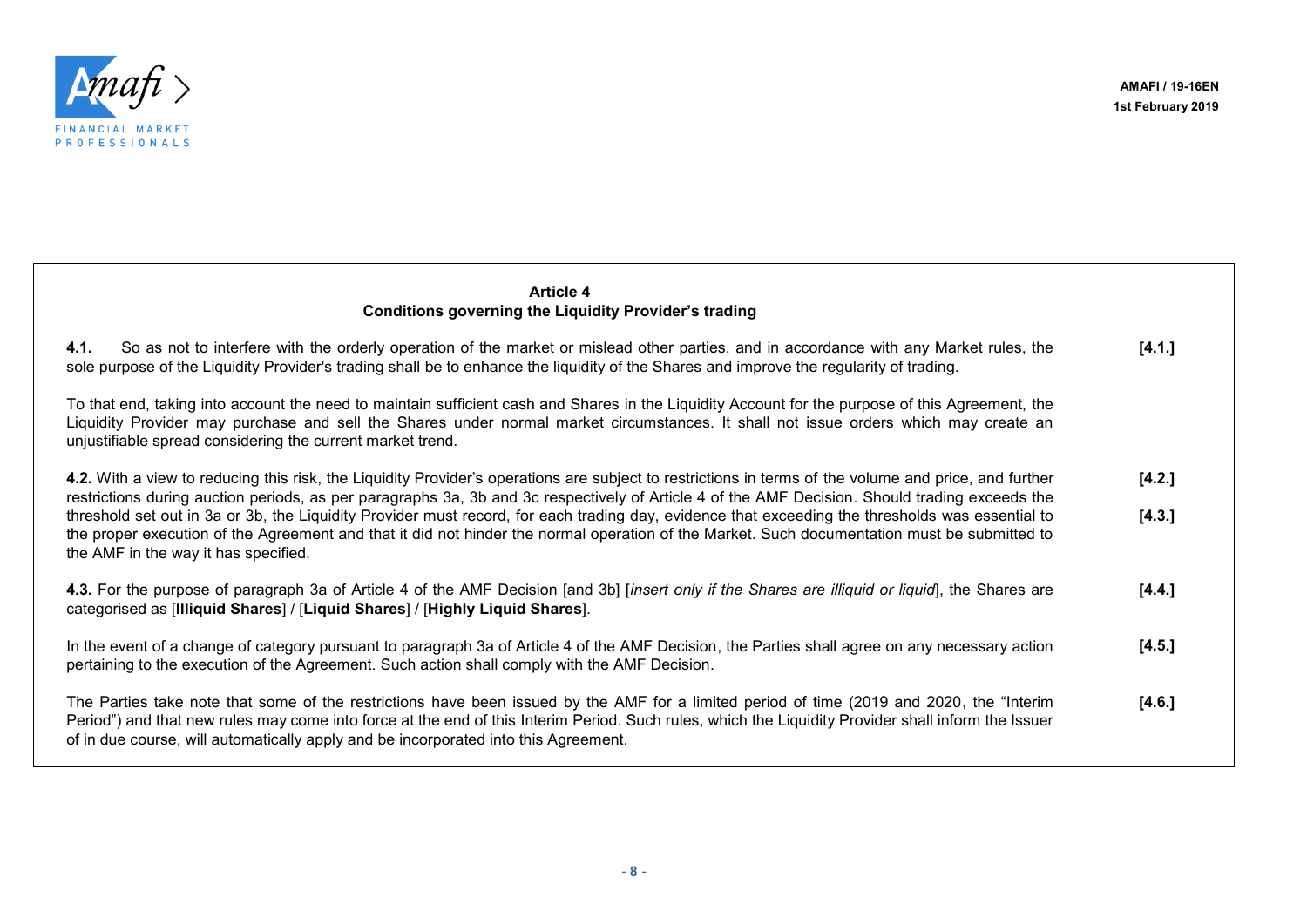

| Pursuant to the overriding principles set forth in Article 4.1.<br>the Parties may agree on additional special trading arrangements                                                                                                                                              |        |
|----------------------------------------------------------------------------------------------------------------------------------------------------------------------------------------------------------------------------------------------------------------------------------|--------|
| <b>Supplemental provision</b><br>To be used if the Issuer intends to authorise the Liquidity Provider to operate beyond the thresholds set forth in the AMF Decision                                                                                                             | [4.7.] |
| 4.4. The Issuer, with a view to ensuring that the Agreement is properly executed as per Article 1 herein ("Purpose of the Agreement"),<br>authorises the Liquidity Provider to operate beyond the thresholds set forth in paragraphs 3a and 3b of Article 4 of the AMF Decision. |        |
| As and when the Liquidity Provider operates beyond those thresholds, it shall notify the Issuer of the same no later than on the following trading<br>day, together with the reasons why it was deemed necessary for the proper execution of the Agreement.                      |        |
| The Issuer undertakes to cover any Financial transaction tax becoming payable pursuant to Article 235 ter ZD of the French General Tax Code.                                                                                                                                     | [4.8.] |
| <b>Supplemental provision</b><br>To be used if the Parties intend to establish a contractual link between the Agreement and a Euronext Liquidity provider agreement                                                                                                              | [4.9.] |
| In order to enhance the liquidity of the Shares and improve the regularity of trading, the Liquidity Provider undertakes, subject to the<br>4.5.<br>mandatory provisions in Article 4.1, to <i>[incorporate the undertakings set out in the Liquidity Provider Agreement]</i> .  |        |
| The Parties expressly agree that the conditions governing the Liquidity Provider's trading in Article 4.1 have been agreed having due regard to<br>those set by Euronext Paris in the Euronext Liquidity Provider Agreement relating to the Shares.                              |        |
| As a consequence, these terms shall be amended by mutual agreement between the Parties in either of the following cases:                                                                                                                                                         |        |
| Euronext Paris amends the trading terms and conditions, or<br>the Market or the Shares' quotation group change.                                                                                                                                                                  |        |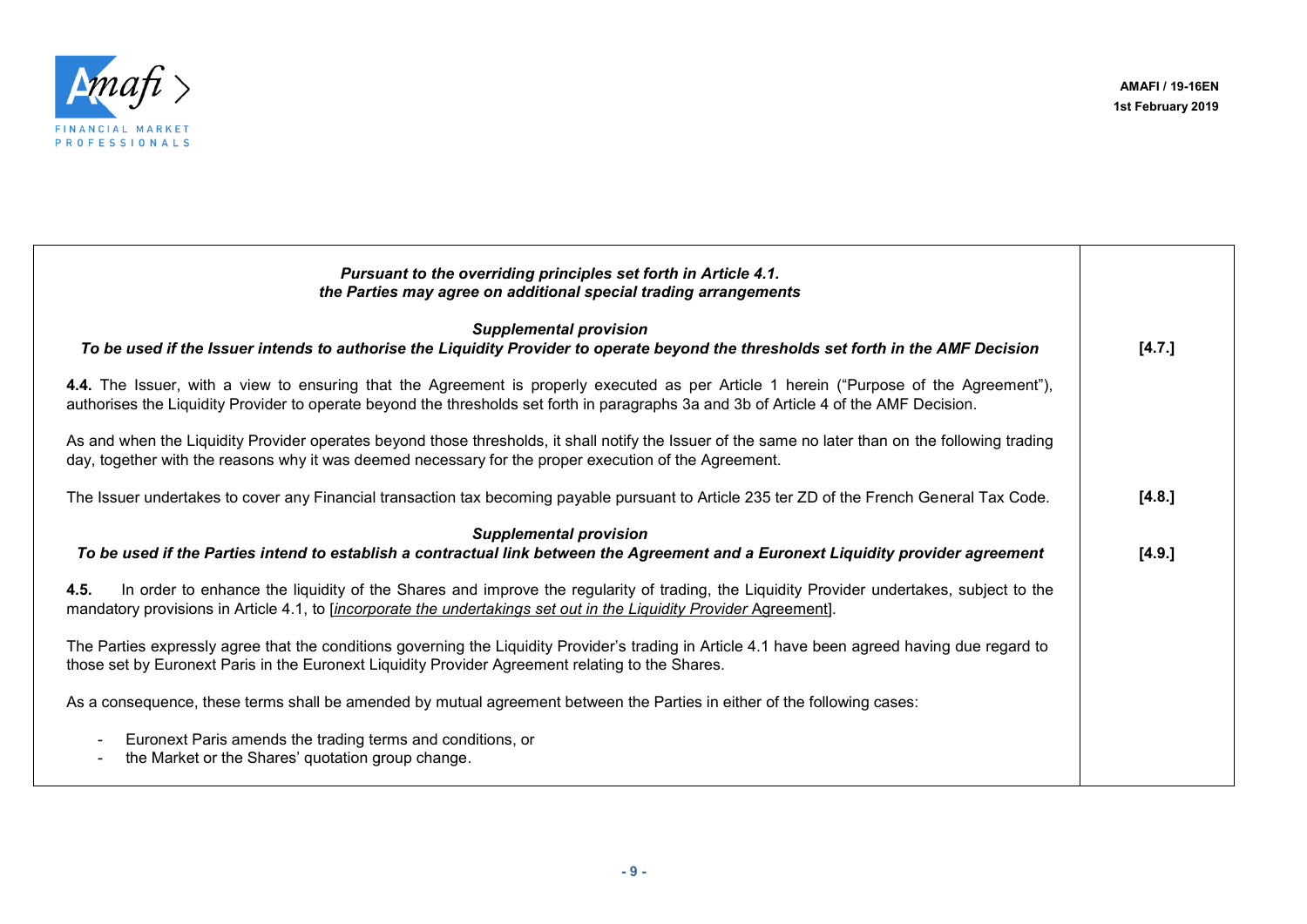

| <b>Article 5</b><br>Independence of the Liquidity Provider                                                                                                                                                                                                                                                                                                                                                                     |                   |
|--------------------------------------------------------------------------------------------------------------------------------------------------------------------------------------------------------------------------------------------------------------------------------------------------------------------------------------------------------------------------------------------------------------------------------|-------------------|
| The Liquidity Provider shall act independently in the execution of the Agreement. In particular, the Liquidity Provider has full discretion<br>5.1.<br>as to when to trade on the Market in order to:                                                                                                                                                                                                                          | [5.1.]            |
| enhance the liquidity of the Shares and improve the regularity of trading; and<br>ensure continuity of service having regard to the Shares and cash available in the Liquidity Account.                                                                                                                                                                                                                                        | [5.2.]            |
| The Issuer shall not issue any instructions or otherwise provide any information with the intention to influence the Liquidity Provider in the<br>execution of its obligations under this Agreement.                                                                                                                                                                                                                           |                   |
| 5.2.<br>The Liquidity Provider maintains an appropriate internal structure in order to ensure the independence of staff in charge of trading under<br>this Agreement. The Liquidity Provider complies in any event with the provisions set forth in paragraph 5 of Article 4 of the AMF Decision.                                                                                                                              | [5.3.]            |
| The Issuer undertakes not to disclose any information which may be construed as an inside information within the meaning of Article L. 465-1<br>of the French Monetary and Financial Code.                                                                                                                                                                                                                                     | [5.4.]            |
| If, however, such information comes to its knowledge in connection with the activities carried out under this Agreement, the Liquidity Provider<br>shall take all necessary measures to keep it confidential and to ensure that it is not disclosed or otherwise used, directly or indirectly, for its<br>own, or another person's account. In such case, the Liquidity Provider shall promptly inform the Issuer accordingly. | [5.5.]            |
| <b>Article 6</b><br><b>Reporting</b>                                                                                                                                                                                                                                                                                                                                                                                           |                   |
| 6.1.<br>The Liquidity Provider shall provide the Issuer, for each trading day on which it has traded under this Agreement, with the data required<br>to maintain the register of purchases and sales as per Article R. 225-160 of the French Code of Commerce.                                                                                                                                                                 | [6.1.]            |
| 6.2.<br>The Liquidity Provider shall report to the Issuer on the execution of its obligations under this Agreement on a monthly basis.                                                                                                                                                                                                                                                                                         | $[6.2.]$ $[6.3.]$ |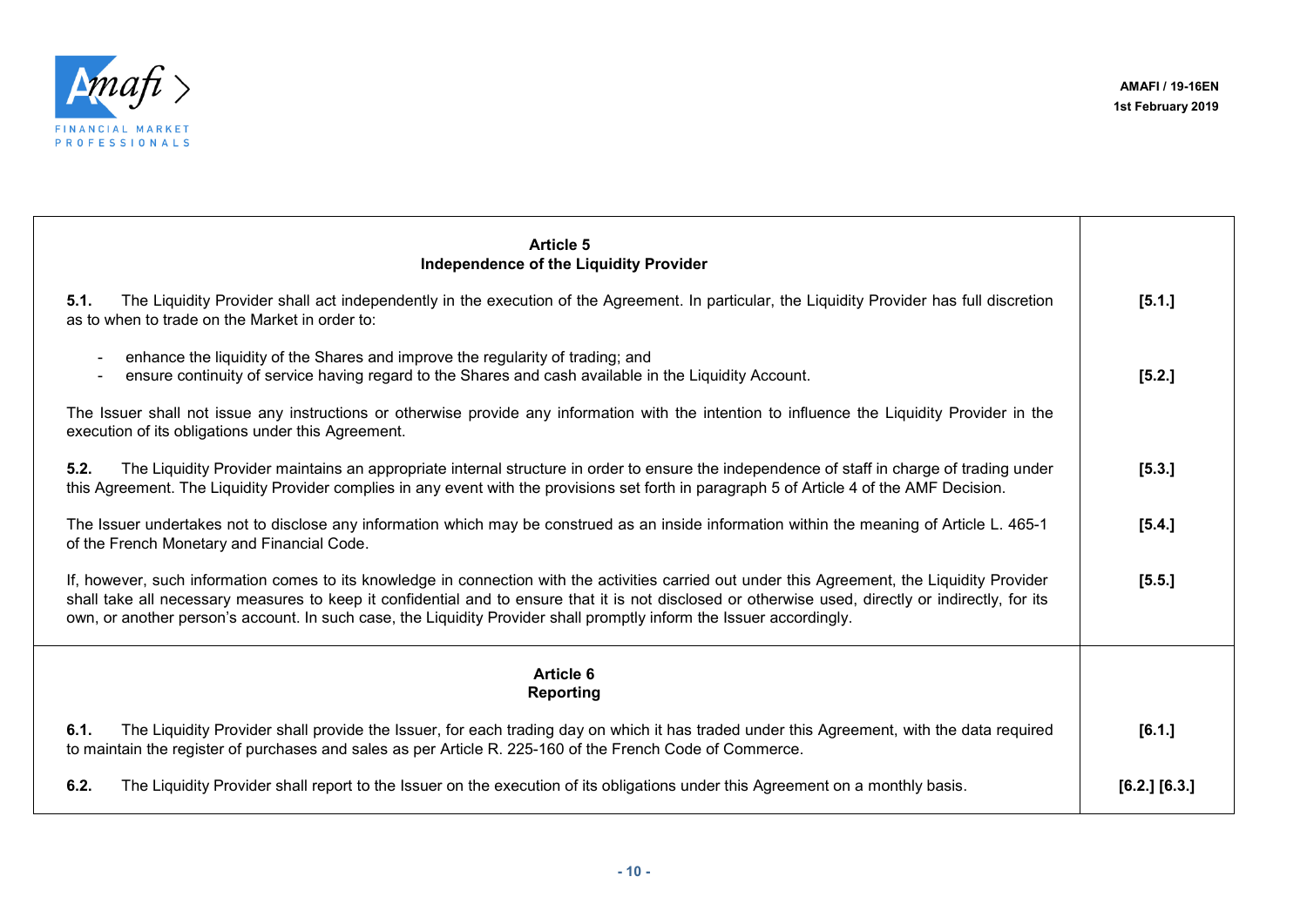

| <b>Article 7</b><br><b>Market disclosure</b>                                                                                                                                                                                                                                                                                                                  |        |
|---------------------------------------------------------------------------------------------------------------------------------------------------------------------------------------------------------------------------------------------------------------------------------------------------------------------------------------------------------------|--------|
| <b>Option 1</b><br>The Liquidity Provider shall provide the Issuer with all necessary information in order for the Issuer to comply with its transparency obligations<br>vis-à-vis the public and the AMF, as specified under Articles 2 and 3 of the AMF Decision.                                                                                           | [7.1.] |
| <b>Option 2</b><br>As and when a communication to the public or the AMF is to be issued by the Issuer pursuant to Article 2 and 3 of the AMF Decision, the<br>Liquidity Provider shall provide the Issuer with a draft communiqué containing the required information. The Issuer remains solely responsible<br>for the actual publication of the communiqué. | [7.2.] |
| <b>Article 8</b><br>Provision of information required in relation to tax returns<br>The Liquidity Provider shall provide the Issuer, at the end of each financial year and within the time limits set out by law, with any and all<br>information required to prepare the capital gains tax return as per Article 242-ter of the French General Tax Code.     |        |
| <b>Article 9</b><br>No dividends                                                                                                                                                                                                                                                                                                                              |        |
| Pursuant to Article L. 225-210, fourth sub-paragraph, of the French Code of Commerce, Shares held in the Liquidity Account on behalf of the<br>Issuer shall not give right to dividend payments. The Liquidity Provider shall therefore agree with the Issuer and further take all necessary<br>action to ensure that no such payment is made.                | [9.1.] |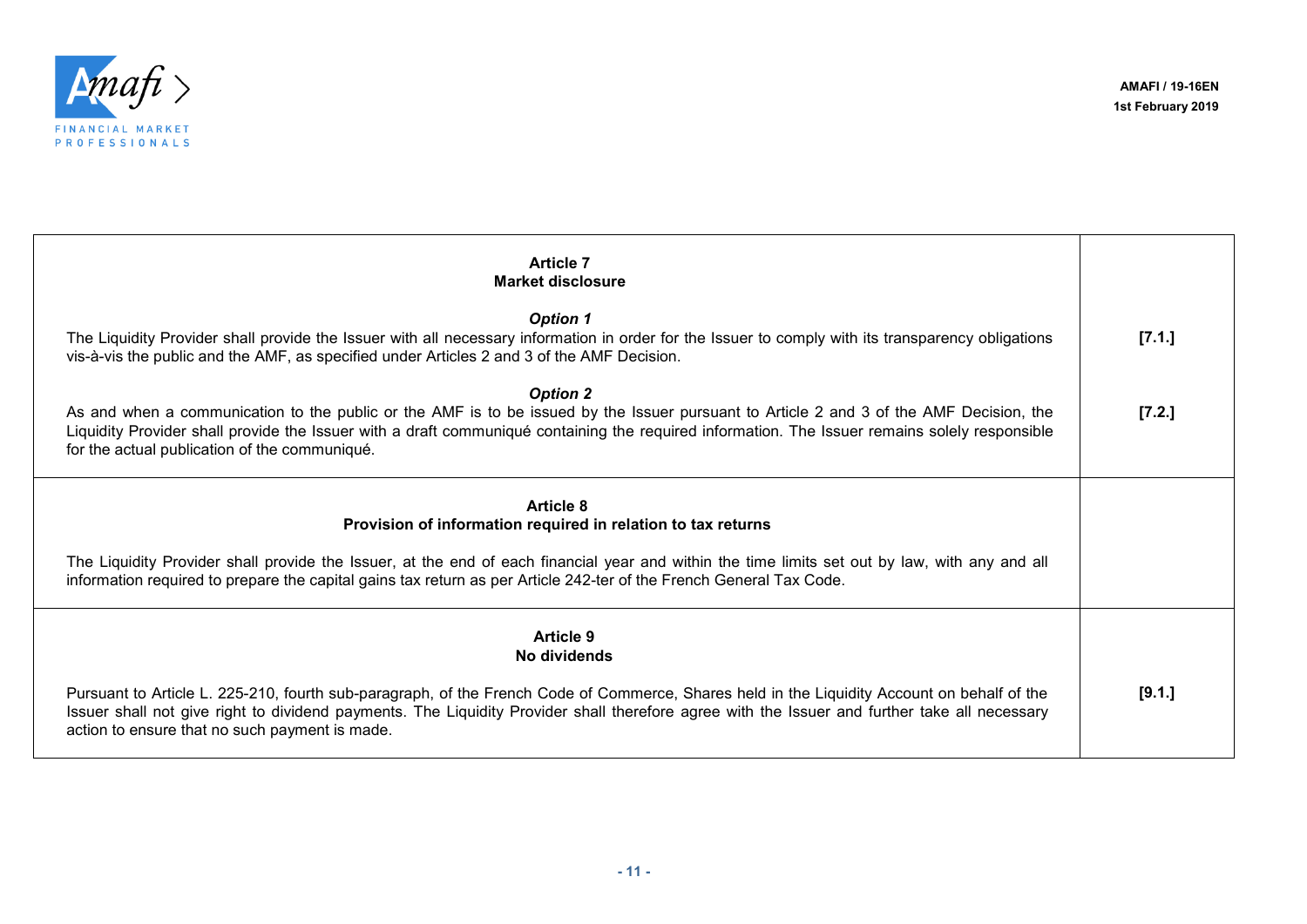

| Article 10<br><b>Liquidity Account balance</b>                                                                                                                                                                                                                                                                                                                                                                                                                                            |         |
|-------------------------------------------------------------------------------------------------------------------------------------------------------------------------------------------------------------------------------------------------------------------------------------------------------------------------------------------------------------------------------------------------------------------------------------------------------------------------------------------|---------|
| 10.1. The Parties shall ensure that the Resources held in the Liquidity Account are proportionate and tailored to the purpose of the<br>Agreement as set forth in Article 1 and take into account the liquidity of the Shares. They shall act to that effect in accordance with the<br>requirements specified in the AMF Decision.                                                                                                                                                        | [10.1.] |
| In addition, during the Interim Period, the level of Resources allocated by the Issuer to the execution of the Agreement must comply with the<br>limits set forth in paragraph 6 of Article 4 of the AMF Decision, considering also, as per Article 4 herein, the [Illiquid Shares] / [Liquid Shares]<br>/ [Highly Liquid Shares] category which the Shares belong to.                                                                                                                    |         |
| The above referenced limits shall be considered at the time of signature of this Agreement based on market data. They must be reconsidered<br>at the end of the term of this Agreement and its renewal. They may also, if deemed necessary, be reconsidered during the term of this<br>Agreement.                                                                                                                                                                                         |         |
| In the event of a change of category pursuant to paragraph 3a of Article 4 of the AMF Decision, the Parties shall agree on and take all actions<br>necessary for the proper execution of this Agreement, in compliance always with the AMF Decision. The Liquidity Provider shall to that effect<br>adjust its operations in accordance with Article 4 of the AMF Decision and the Issuer shall increase or decrease, as the case may be, the<br>Resources as per Article 12 of the same. |         |
| The restrictions pertaining to the Resources have been issued by the AMF for the Interim Period (as defined in article 4.1 of this Agreement).<br>As a consequence, new rules may be issued at the end of the Interim Period and shall apply and be incorporated into this Agreement<br>automatically. The Liquidity Provider shall notify the Issuer of the same in due course.                                                                                                          | [10.2.] |
| If the Liquidity Account shows an imbalance between cash and Shares which may affect the proper execution of this Agreement, the<br>10.2.<br>Liquidity Provider shall be entitled to buy or sell Shares, within the limits set forth in the AMF Decision, as appropriate in order to restore an<br>appropriate balance.                                                                                                                                                                   | [10.3.] |
| 10.3. Such purchases and sales shall be undertaken as soon as possible, in the Issuer's best interests and without interfering with the<br>orderly operation of the market or misleading other parties.                                                                                                                                                                                                                                                                                   |         |
| The Parties agree that, by exception to Article 1, such trades are not made for the purpose of enhancing the liquidity of the Shares or<br>improving the regularity of their trading and shall therefore not be subject to the provisions of Article 4.                                                                                                                                                                                                                                   |         |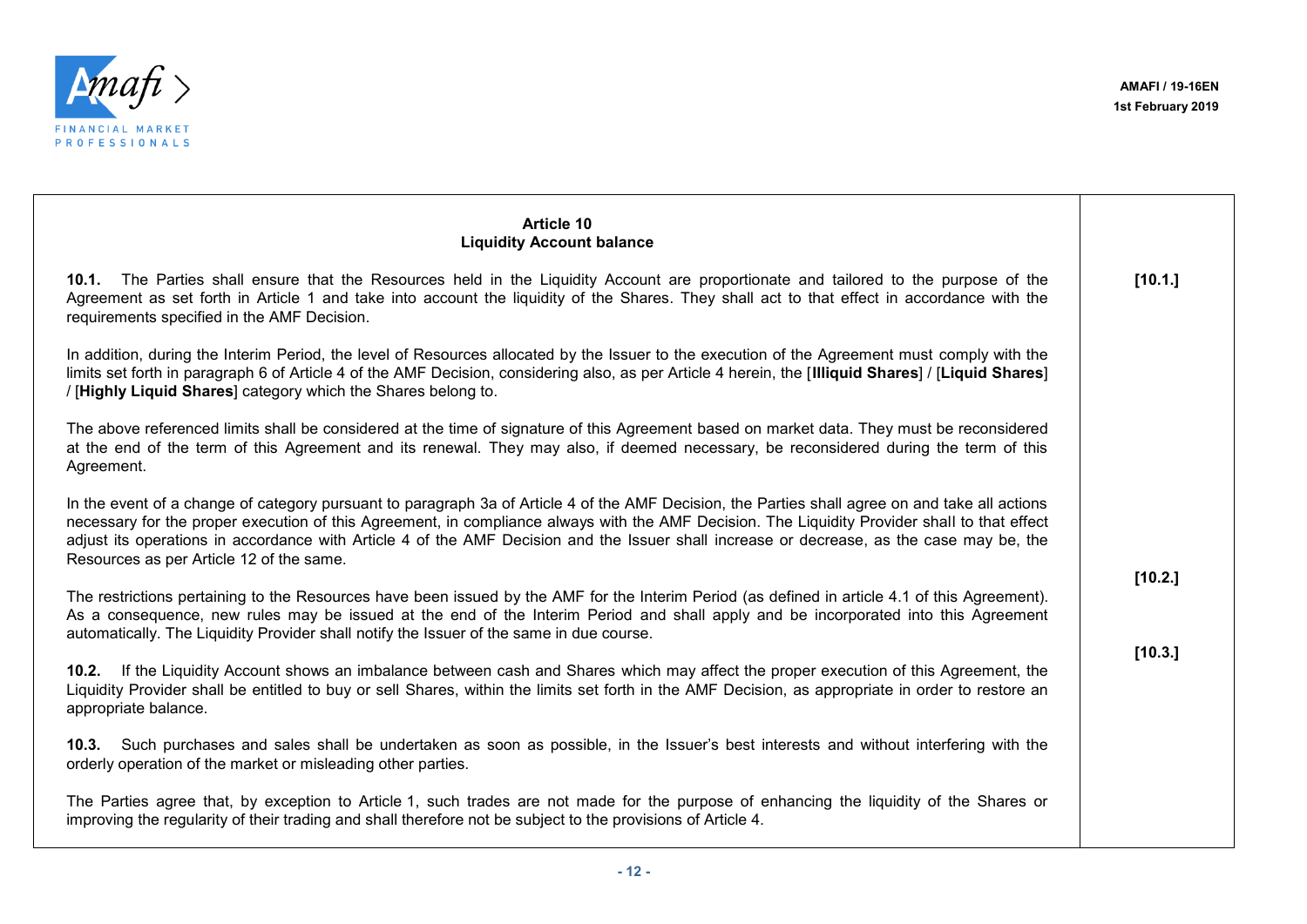**AMAFI / 19-16EN 1st February 2019**



| <b>Article 11</b><br><b>Further allocations of Resources to the Liquidity Account</b>                                                                                                                                                               | [11.1.] |
|-----------------------------------------------------------------------------------------------------------------------------------------------------------------------------------------------------------------------------------------------------|---------|
| In the event that the cash or Shares balance on the Liquidity Account appear to be too low for the Agreement to be properly executed,<br>11.1.<br>the Liquidity Provider and the Issuer shall discuss and agree on appropriate remediation actions. |         |
| The Issuer may in particular decide on further allocations of Resources to be made to the Liquidity Account, within the limits set forth in<br>11.2.<br>the AMF Decision.                                                                           |         |
| Any increase in the Resources allocated to this Agreement should be made public as per Article 221-3 of the AMF General Regulation.<br>11.3.                                                                                                        | [11.2.] |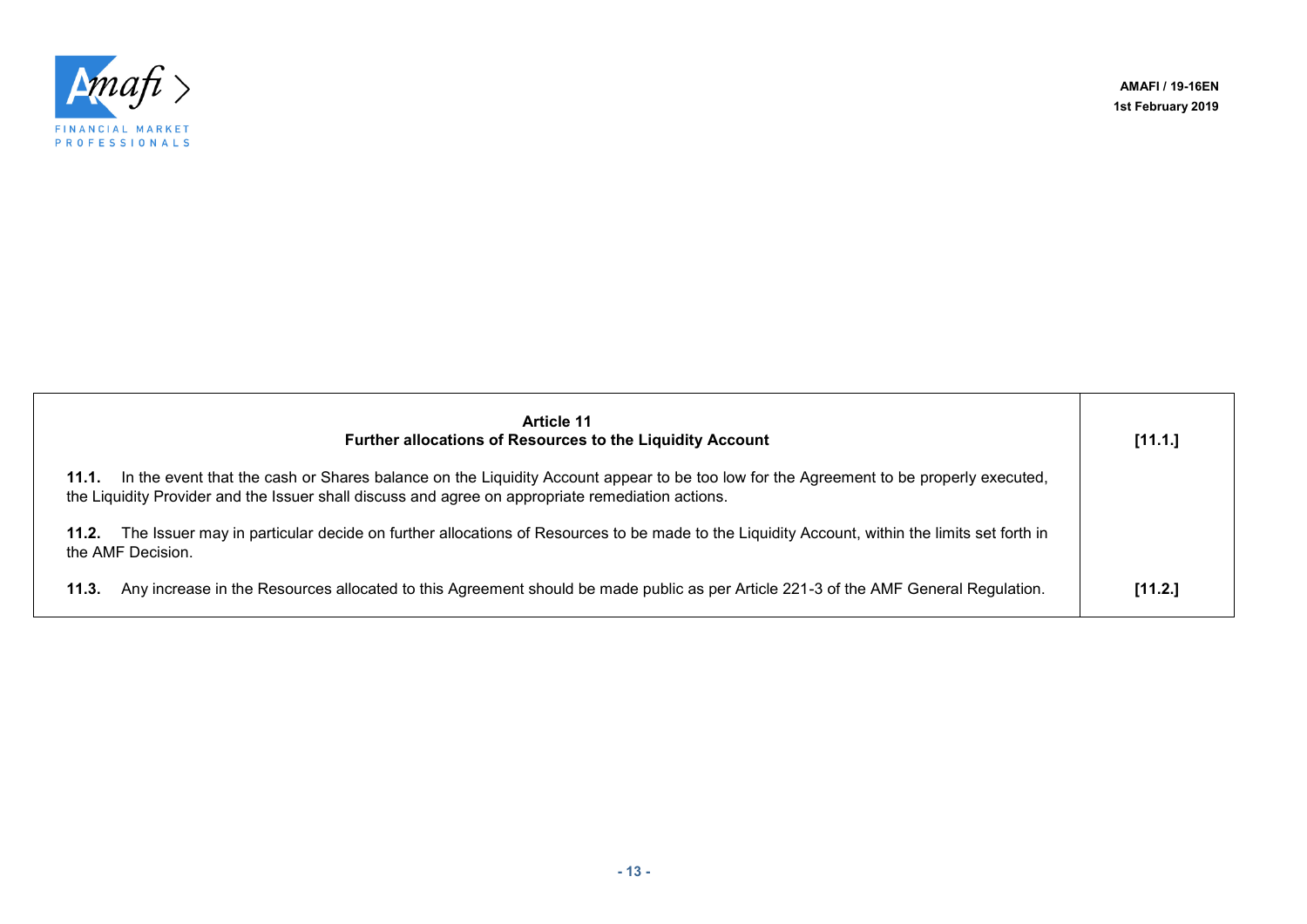

| <b>Article 12</b><br><b>Withdrawals from the Liquidity Account</b>                                                                                                                                                                                                                                                                                                                                                                                                                            | [12.1.]            |
|-----------------------------------------------------------------------------------------------------------------------------------------------------------------------------------------------------------------------------------------------------------------------------------------------------------------------------------------------------------------------------------------------------------------------------------------------------------------------------------------------|--------------------|
|                                                                                                                                                                                                                                                                                                                                                                                                                                                                                               |                    |
| 12.1. In the event that the Resources must be decreased in order to comply with the AMF Decision, whether or not at the Issuer's initiative,<br>the adjustment is to be made no later than 6 months following the renewal of the Agreement as per Article 16, or, as the case may be, the<br>change of category which the Shares belong to, unless the AMF agrees otherwise.                                                                                                                  | [12.2.]<br>[12.3.] |
| Where cash is being withdrawn, the Liquidity Provider shall transfer it from the Liquidity Account to the account designated by the<br>12.2.<br>Issuer.                                                                                                                                                                                                                                                                                                                                       | [12.4.]            |
| Where Shares are being withdrawn, the Liquidity Provider shall sell them on the Market. Any such sale is executed as soon as possible, in the<br>Issuer's best interests, and without interfering with the orderly operation of the Market or misleading other parties. The Parties agree that, by<br>exception to Article 1, such trades are not made for the purpose set out in Article 1 of this Agreement. As a consequence, they shall not be<br>subject to the provisions of Article 4. | [12.5.]<br>[12.6.] |
| Notwithstanding the above, the Issuer may, within 3 months following the date as from which the adjustment is to be made, request that all or<br>part of the Shares to be withdrawn from the Liquidity Account, be transferred by the Liquidity Provider to a designated account.                                                                                                                                                                                                             |                    |
| The Liquidity Provider shall transfer the cash withdrawn or resulting from the sale of the Shares under 12.2 to the designated<br>12.3.<br>account(s) as soon as possible.                                                                                                                                                                                                                                                                                                                    |                    |
| 12.4. Any decrease in the Resources allocated to this Agreement should be made public as per Article 221-3 of the AMF General Regulation.                                                                                                                                                                                                                                                                                                                                                     | [12.7.]            |
| <b>Article 13</b><br><b>Liquidity Account closure</b>                                                                                                                                                                                                                                                                                                                                                                                                                                         | [13.1.]            |
| 13.1. The Liquidity Provider shall close the Liquidity Account in the event that the Agreement is terminated or otherwise not renewed.                                                                                                                                                                                                                                                                                                                                                        |                    |
| 13.2. Acting on the Issuer's instructions, the Liquidity Provider shall then transfer any cash and/or Shares held on the Liquidity Account to the<br>account(s) designated by the Issuer as soon as possible.                                                                                                                                                                                                                                                                                 |                    |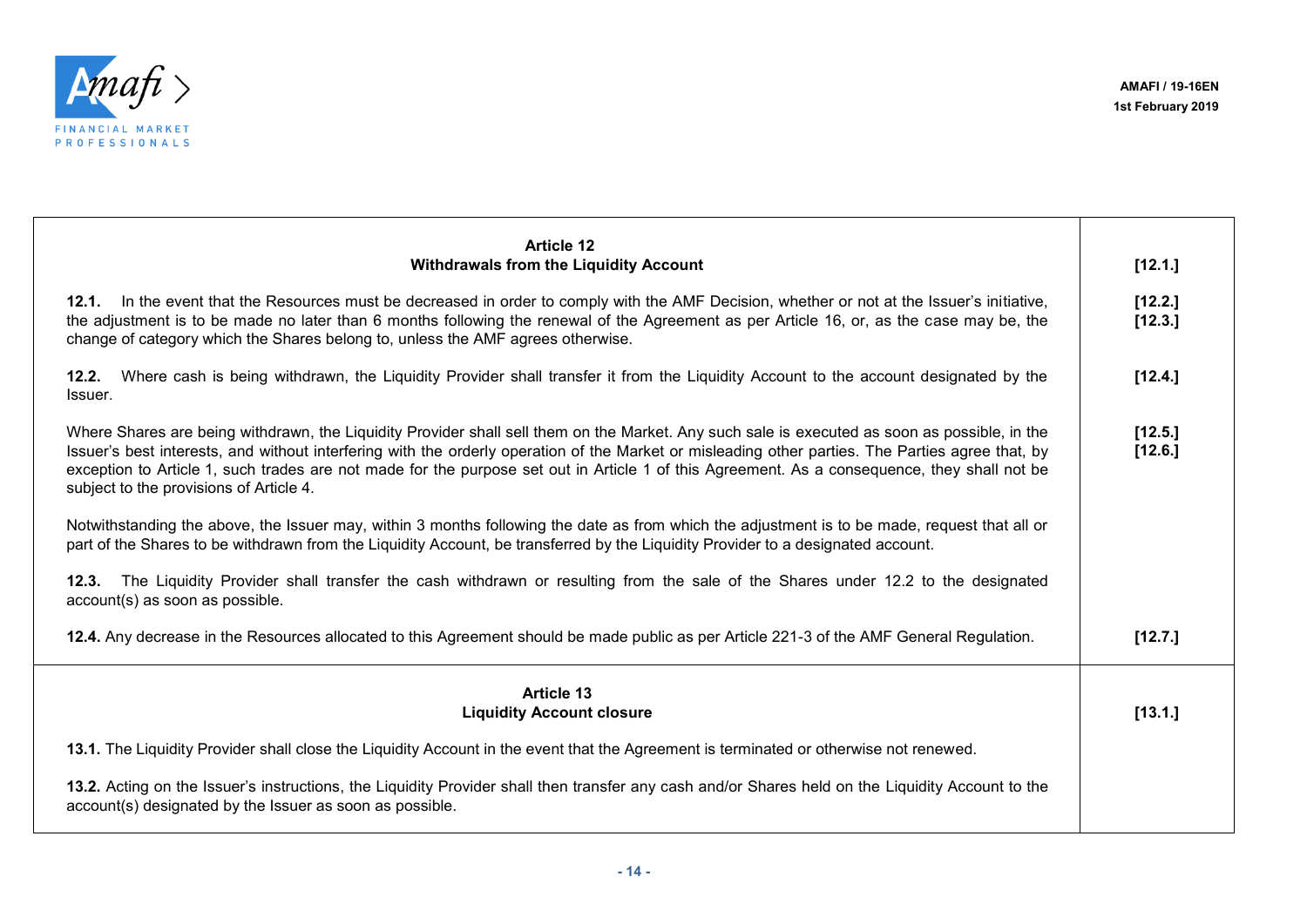

 $\top$ 

| <b>Article 14</b><br><b>Fees</b>                                                                                                                                                           |         |
|--------------------------------------------------------------------------------------------------------------------------------------------------------------------------------------------|---------|
| 14.1. The Liquidity Provider shall receive [specify fees and frequency of payment] in consideration of the services provided under this<br>Agreement.                                      | [14.1.] |
| Supplemental clause to be used in case of variable compensation                                                                                                                            |         |
| Any variable compensation to be paid to the Liquidity Provider pursuant to this Article must comply with the provisions of Article 6 of the AMF<br>Decision.                               |         |
| Article 15<br>Confidentiality                                                                                                                                                              | [15.1.] |
| Information exchanged between the Parties under this Agreement is confidential.                                                                                                            |         |
| Notwithstanding the above, information may be provided by a Party to any competent authority, in particular the AMF, in accordance with<br>applicable laws and regulations.                |         |
| <b>Article 16</b><br><b>Duration</b>                                                                                                                                                       |         |
| The initial term of this Agreement is [] months as from [the date of signature].                                                                                                           |         |
| It shall renew automatically for further [12] months' terms unless terminated by a Party by giving notice to the other [ days/months] at least<br>before the end of the then current term. |         |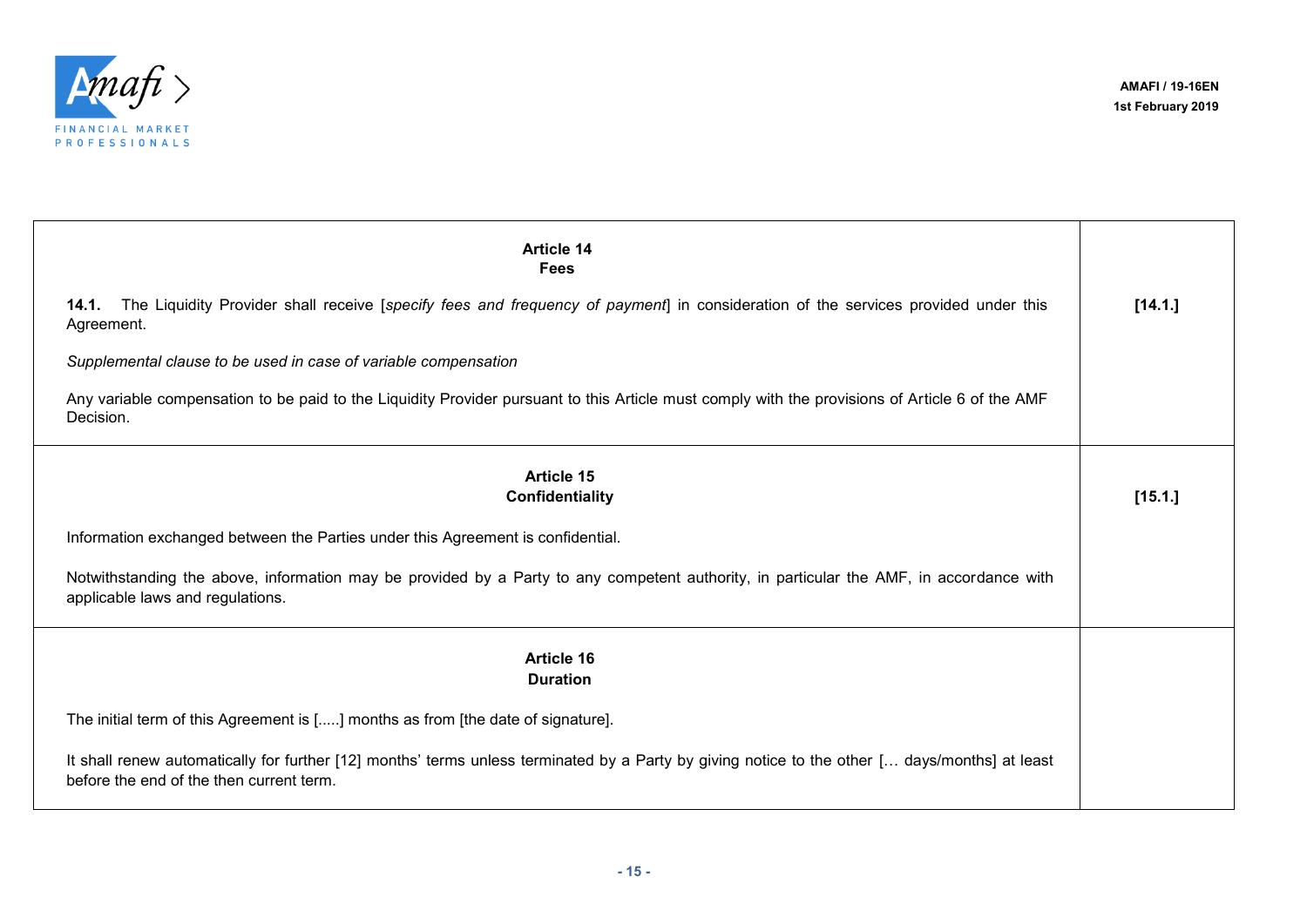

| <b>Article 17</b><br><b>Suspension</b>                                                                                                                                                                                                       |         |
|----------------------------------------------------------------------------------------------------------------------------------------------------------------------------------------------------------------------------------------------|---------|
| This Agreement may be suspended under the circumstances set forth in Article 5 of the AMF Decision. [It may also be suspended by<br>17.1.<br>the Issuer for a period of time as it may specify.]                                             | [17.1.] |
| <b>Article 18</b><br><b>Termination</b>                                                                                                                                                                                                      |         |
| The Issuer may terminate the Agreement at any time and with immediate effect, provided that the Liquidity Account is closed in<br>18.1.<br>accordance with the provisions of Article 13.                                                     | [18.1.] |
| The Liquidity Provider may terminate the Agreement by giving no less than [specify the notice period] notice to the Issuer. The Liquidity<br>18.2.<br>Account shall be closed in accordance with Article 13 at the end of the notice period. |         |
| The Agreement shall terminate automatically should the Parties fail to reach an agreement in the situation described in Article 3.4.]<br>[18.3]                                                                                              |         |
| <b>Supplemental clause</b><br>To be used if the Parties intend to establish a contractual link between the Agreement and a Euronext Liquidity provider agreement                                                                             |         |
| The Liquidity Provider shall be entitled to terminate this Agreement in the event that its Liquidity provider agreement with Euronext is<br>18.4.<br>itself terminated.                                                                      |         |
| <b>Article 19</b><br><b>Applicable law</b>                                                                                                                                                                                                   |         |
| The Agreement shall be governed by French law.                                                                                                                                                                                               |         |